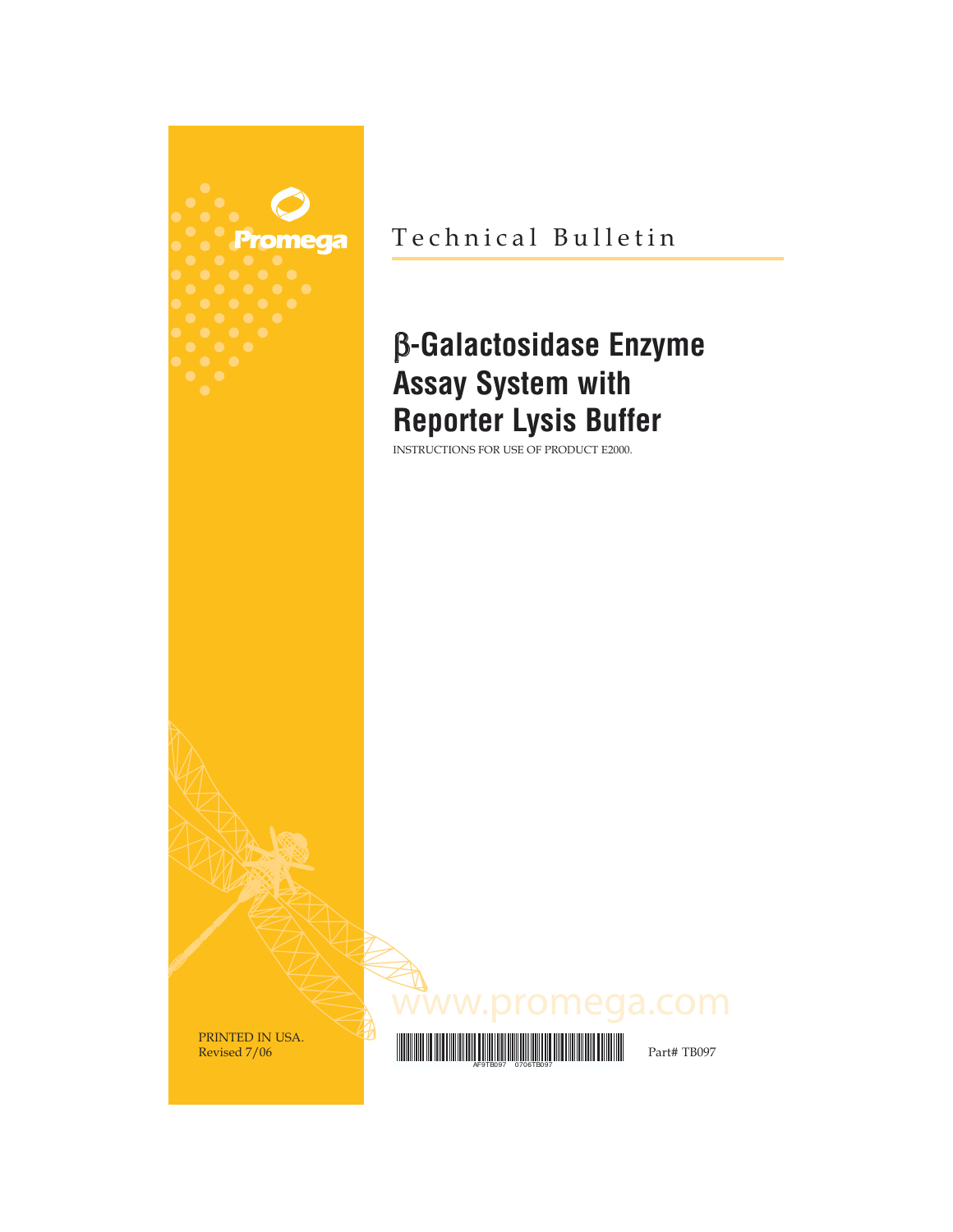

# β**-Galactosidase Enzyme Assay System with Reporter Lysis Buffer**

**All technical literature is available on the Internet at: www.promega.com/tbs/ Please visit the web site to verify that you are using the most current version of this Technical Bulletin. Please contact Promega Technical Services if you have questions on use of this system. E-mail: techserv@promega.com**

| A. Preparation of Lysate from Adherent Cells<br>B. Preparation of Lysate from Adherent Cells<br>C. Preparation of Lysate from Adherent Cells |
|----------------------------------------------------------------------------------------------------------------------------------------------|
|                                                                                                                                              |
|                                                                                                                                              |
|                                                                                                                                              |
|                                                                                                                                              |
|                                                                                                                                              |

## **I. Description**

β-Galactosidase is a commonly used reporter molecule. The β-Galactosidase Enzyme Assay System with Reporter Lysis Buffer(a) (Cat.# E2000) is a convenient method for assaying β-galactosidase activity in lysates prepared from cells transfected with β-galactosidase reporter vectors such as the pSV-β-Galactosidase Control Vector (Cat.# E1081).

The standard assay is performed by adding a diluted sample to an equal volume of Assay 2X Buffer that contains the substrate ONPG (o-nitrophenyl-β-D-galactopyranoside). Samples are incubated for 30 minutes, during which time the β-galactosidase hydrolyzes the colorless substrate to o-nitrophenol, which is yellow. The reaction is terminated by addition of sodium carbonate, and the absorbance is read at 420nm with a spectrophotometer (1).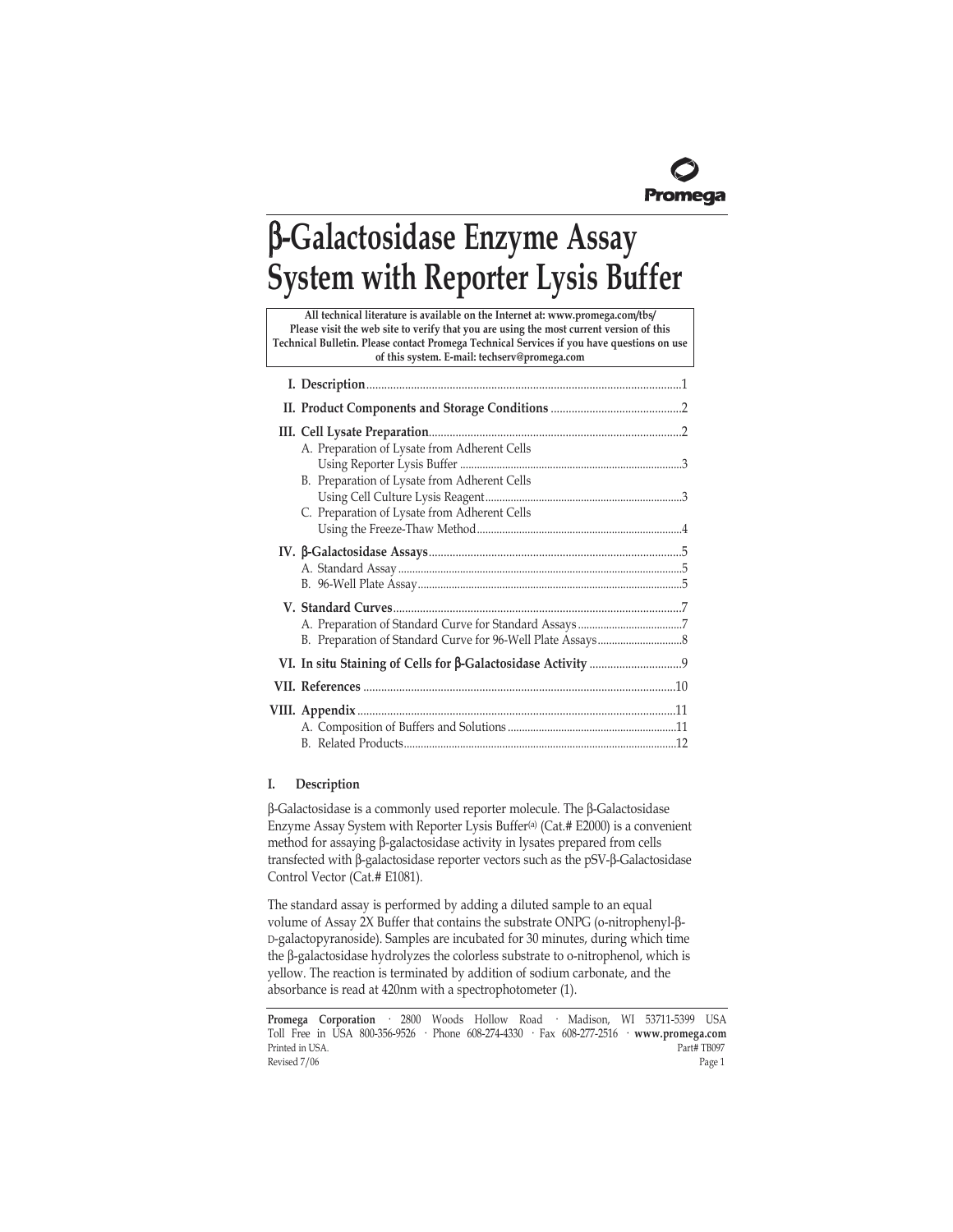<span id="page-2-0"></span>

## **II. Product Components and Storage Conditions**

| Product                                                        | $Cat.$ # |
|----------------------------------------------------------------|----------|
| B-Galactosidase Enzyme Assay System with Reporter Lysis Buffer | F2000    |

This system contains sufficient reagents for 65 standard assays or 200 assays in a 96-well plate format. Includes:

- 30ml Reporter Lysis 5X Buffer
- 10ml Assay 2X Buffer
- 100u β-Galactosidase
- 35ml Sodium Carbonate, 1M
- 1 Protocol

**Storage:** Store at -20°C. The Reporter Lysis 5X Buffer may be stored at room temperature. The Sodium Carbonate may be stored at room temperature, 4°C or  $-20^{\circ}$ C with no change in stability.

**Unit Definition:** One unit of β-Galactosidase hydrolyzes 1 micromole of o-nitrophenyl-β-D-galactopyranoside (ONPG) to o-nitrophenol and galactose per minute at pH 7.5 and 37°C.

## **III. Cell Lysate Preparation**

The Reporter Lysis Buffer (RLB) allows β-galactosidase, luciferase and chloramphenicol acetyltransferase (CAT) assays to be performed from the same lysate prepared from cells cotransfected with vectors carrying these genes. In the cell lines that we have tested (BALB/3T3 and HeLa cells), β-galactosidase activity in the Reporter Lysis Buffer is significantly higher than the activity in lysates prepared with the freeze-thaw method (Section III.C; 2). In general, we recommend using RLB to prepare the lysates (Section III.A); however, alternative procedures are provided in Sections III.B and III.C for cases where this is incompatible with the experimental goals of the researcher.

For transient expression assays, cell lysates are typically prepared 48 hours posttransfection. We also recommend preparing lysates from cells that have not been transfected with a β-galactosidase gene. This negative control allows a correction for endogenous levels of cellular β-galactosidase or its isozymes.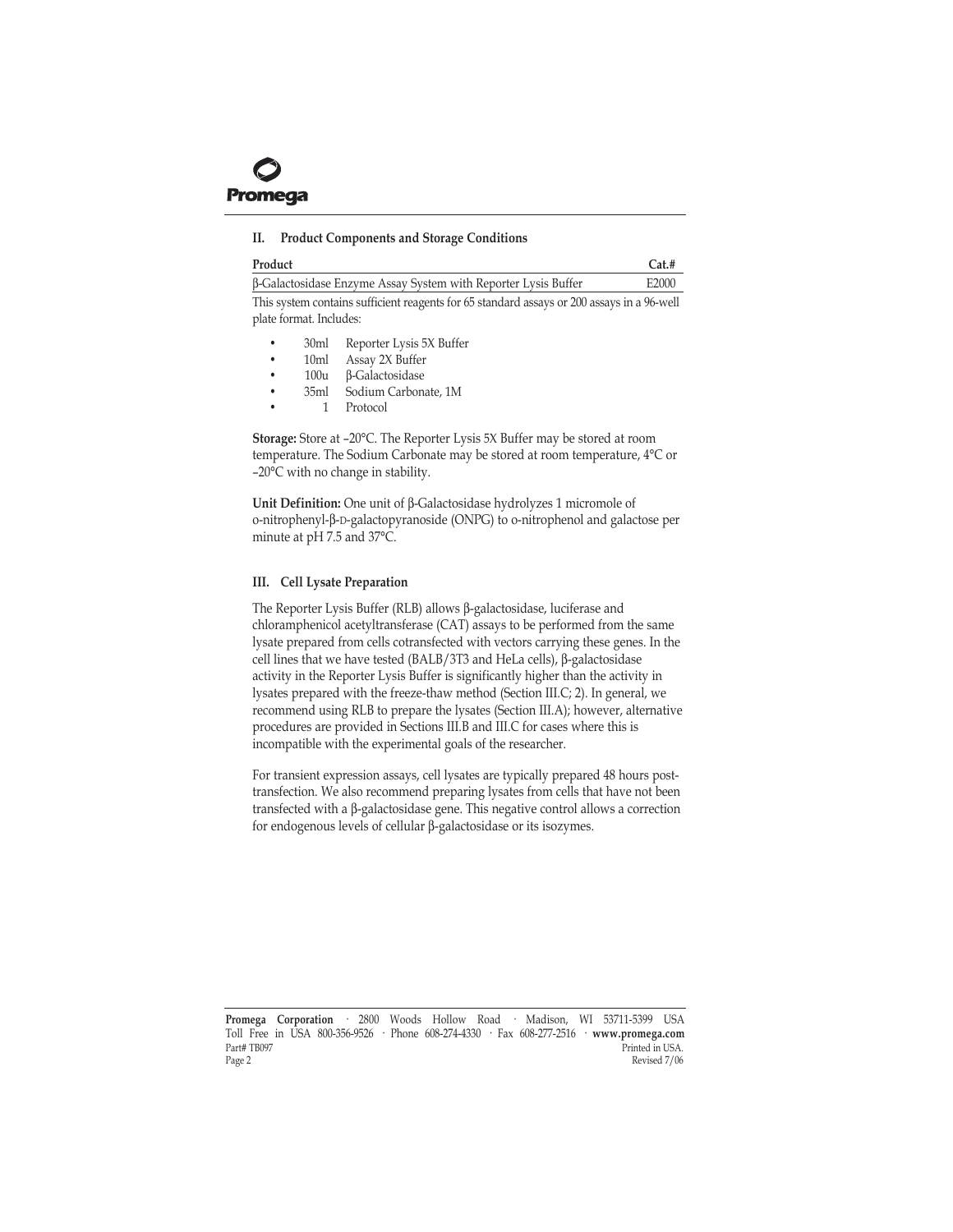

#### <span id="page-3-0"></span>**III.A. Preparation of Lysate from Adherent Cells Using Reporter Lysis Buffer**

#### **Materials to Be Supplied by the User**

(Solution composition is provided in Section VIII.A.)

- PBS 1X buffer (Mg<sup>2+</sup>- and Ca<sup>2+</sup>-free)
- 1. Add 4 volumes of water to 1 volume of 5X RLB to produce a 1X stock solution.
- 2. Remove the growth medium from the cells to be assayed. Wash the cells twice with PBS 1X buffer, being careful not to dislodge any of the cells. Remove as much of the final wash as possible using a pipet.
- 3. Add a sufficient volume of 1X RLB to cover the cells (400µl for a 60mm culture dish, 900µl for a 100mm dish). Rock the dish slowly several times to ensure complete coverage of the cells.
- 4. Incubate at room temperature for 15 minutes, slowly rocking the dish several times during the incubation.
- 5. Scrape all areas of the plate surface, then tilt the dish and thoroughly scrape the cell lysate to the lower edge of the plate. Using a pipet, transfer the cell lysate to a microcentrifuge tube, and place the samples on ice.
- 6. Vortex the tube for  $10-15$  seconds, then centrifuge at top speed in a microcentrifuge for 2 minutes at 4°C. Transfer the supernatant to a fresh tube.
- 7. The lysates may be assayed directly or stored at  $-70^{\circ}$ C for at least 2 months.

#### **III.B. Preparation of Lysate from Adherent Cells Using Cell Culture Lysis Reagent**

1X Cell Culture Lysis Reagent (CCLR, Cat.# E1531) may be used in place of 1X RLB to lyse cells and to dilute cell lysates in the β-Galactosidase Enzyme Assay as described in Section III.A, provided that a different stop buffer is used. We recommend the use of 1M Tris base as a stop buffer when samples are in 1X CCLR, because addition of the 1M Sodium Carbonate (provided with the system) causes a precipitate. Please note that samples in 1X CCLR may also be used in luciferase but not in CAT enzyme assays.

1X Cell Culture Lysis Reagent can be substituted for 1X RLB but requires a different stop buffer. **!**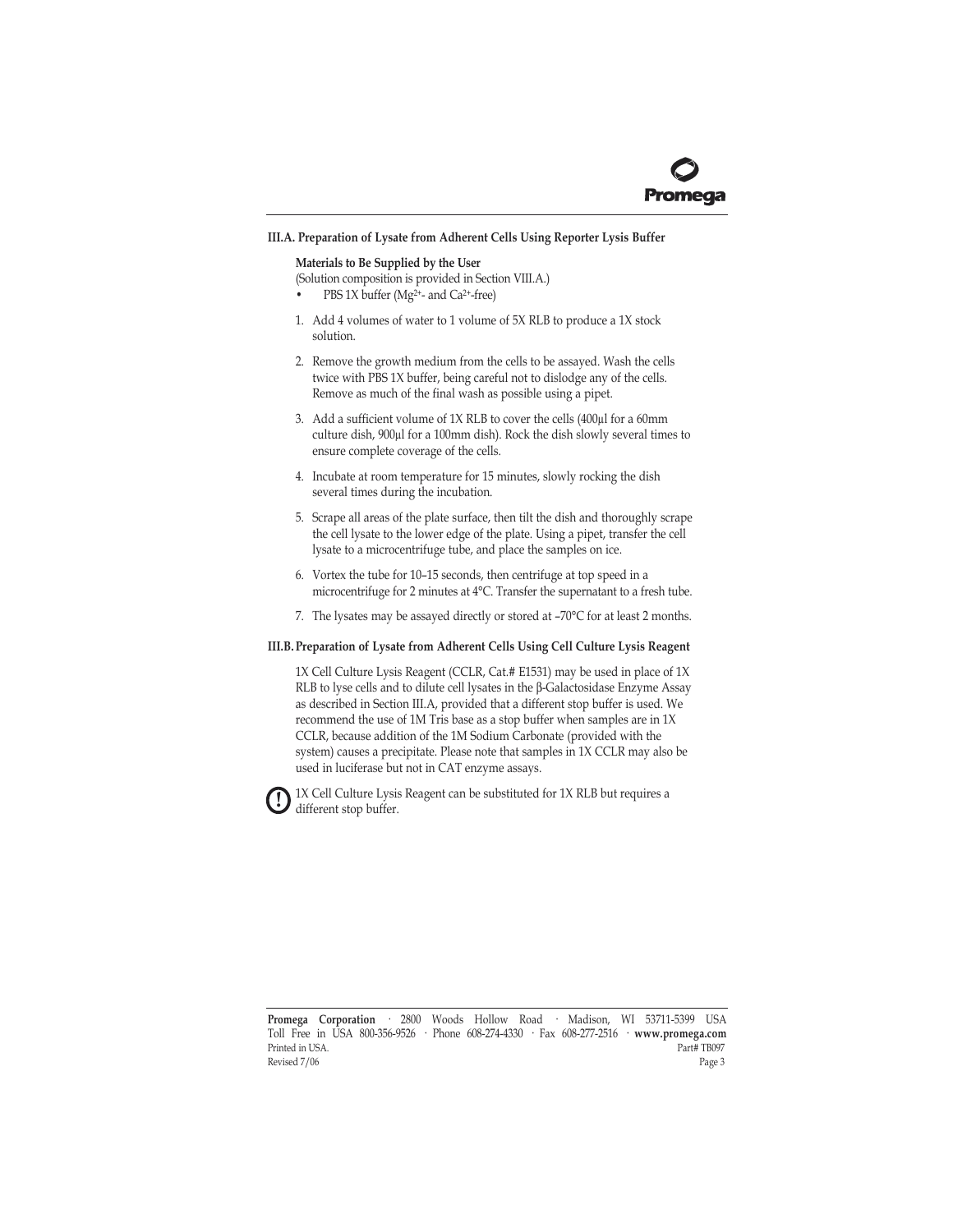<span id="page-4-0"></span>

#### **III.C. Preparation of Lysate from Adherent Cells Using the Freeze-Thaw Method**

#### **Materials to Be Supplied by the User**

(Solution compositions are provided in Section VIII.A.)

- PBS 1X buffer ( $Mg^{2+}$  and Ca<sup>2+</sup>-free)
- TEN buffer
- $\cdot$  0.25M Tris-HCl (pH 8.0)
- 1. Wash the cells with PBS 1X buffer twice, being careful not to dislodge the cells. Remove all of the PBS 1X buffer after the final wash.
- 2. Add 1ml of TEN buffer per 60mm or 100mm dish, and incubate the cells for 5 minutes at room temperature.
- 3. Scrape the cells, and transfer them to a microcentrifuge tube.
- 4. Centrifuge the cells at top speed in a microcentrifuge for 1 minute at 4°C. Remove the supernatant and resuspend the pellet by vortexing it vigorously in 150µl of 0.25M Tris-HCl (pH 8.0).



Longer centrifugation times can result in compacted cell pellets that are difficult to resuspend.

- 5. Subject the lysate to 3 rapid freeze-thaw cycles by placing the lysate on dry ice or in a dry ice/ethanol bath until frozen, then thawing it in a 37°C water bath. Vortex the lysate vigorously after each thaw step.
- 6. Centrifuge the lysate at top speed for 2 minutes in a microcentrifuge at 4°C. Transfer the supernatant to a fresh tube.
- 7. The lysates may be assayed directly or stored at  $-70^{\circ}$ C for at least 2 months.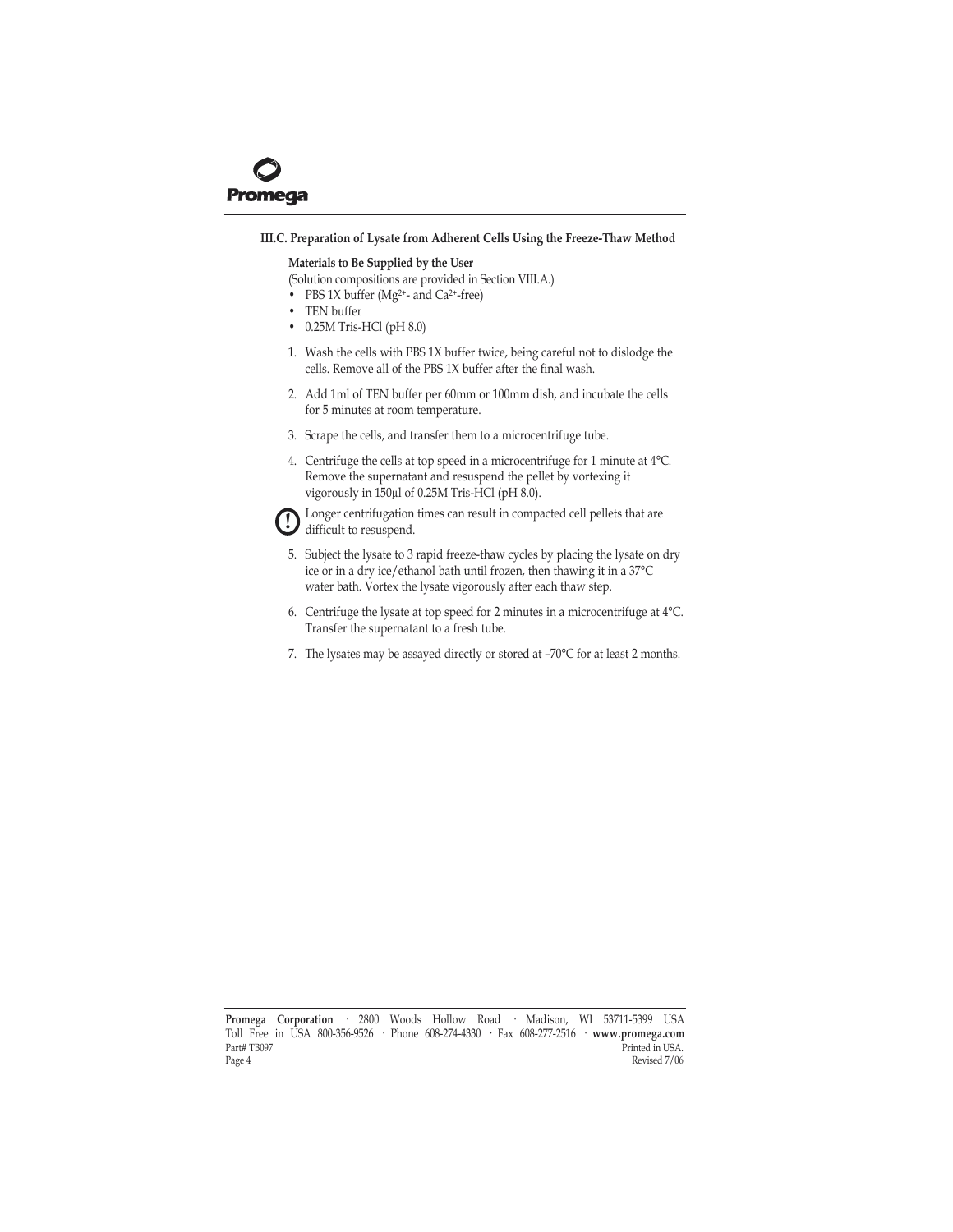## <span id="page-5-0"></span>**IV.** β**-Galactosidase Assays**

## **IV.A. Standard Assay**

Preparation of a standard curve is optional. If a standard curve is desired, see Section V.

- 1. Thaw the system components, and mix each component well before use. Place the Assay 2X Buffer on ice. See Note 1.
- 2. It may be necessary to dilute the cell lysates in 1X Reporter Lysis Buffer. A 2:1 dilution of lysate in 1X Reporter Lysis Buffer (100µl of lysate plus 50µl of 1X Reporter Lysis Buffer) is a good starting dilution, but up to 150µl of cell lysate can be used per reaction. As a negative control, prepare the same dilution of a cell lysate made from cells that have not been transfected with the β-galactosidase gene.
- 3. Pipet 150µl of the appropriately diluted (or undiluted) cell lysates into labeled tubes.
- 4. Add 150µl of Assay 2X Buffer to each of the tubes.
- 5. Mix all samples by vortexing briefly.
- 6. Incubate the reactions at 37°C for 30 minutes or until a faint yellow color has developed. Color development continues for approximately 3 hours.
- 7. Stop the reactions by adding 500µl of 1M Sodium Carbonate. Mix by vortexing briefly.



Read the absorbance immediately after addition of 1M Sodium Carbonate (3).

8. Read the absorbance at 420nm.

## **IV.B. 96-Well Plate Assay**

This protocol is useful for testing numerous samples. The modified assay is performed directly in 96-well plates, and the absorbance of each sample is read using a plate reader. Preparation of a standard curve is optional. If a standard curve is desired, see Section V.

- 1. Thaw the system components, and mix each component well before use. Place the Assay 2X Buffer on ice. See Note 1.
- 2. It may be necessary to dilute the cell lysates in 1X Reporter Lysis Buffer. Mix 30µl of lysate with 20µl of 1X Reporter Lysis Buffer as a good starting dilution, but up to 50µl of cell lysate can be used per reaction. As a negative control, prepare the same dilution of a cell lysate made from cells that have not been transfected with the β-galactosidase gene.
- 3. Pipet 50µl of the appropriately diluted (or undiluted) cell lysates into labeled wells of a 96-well plate.
- 4. Add 50µl of Assay 2X Buffer to each well of the 96-well plate.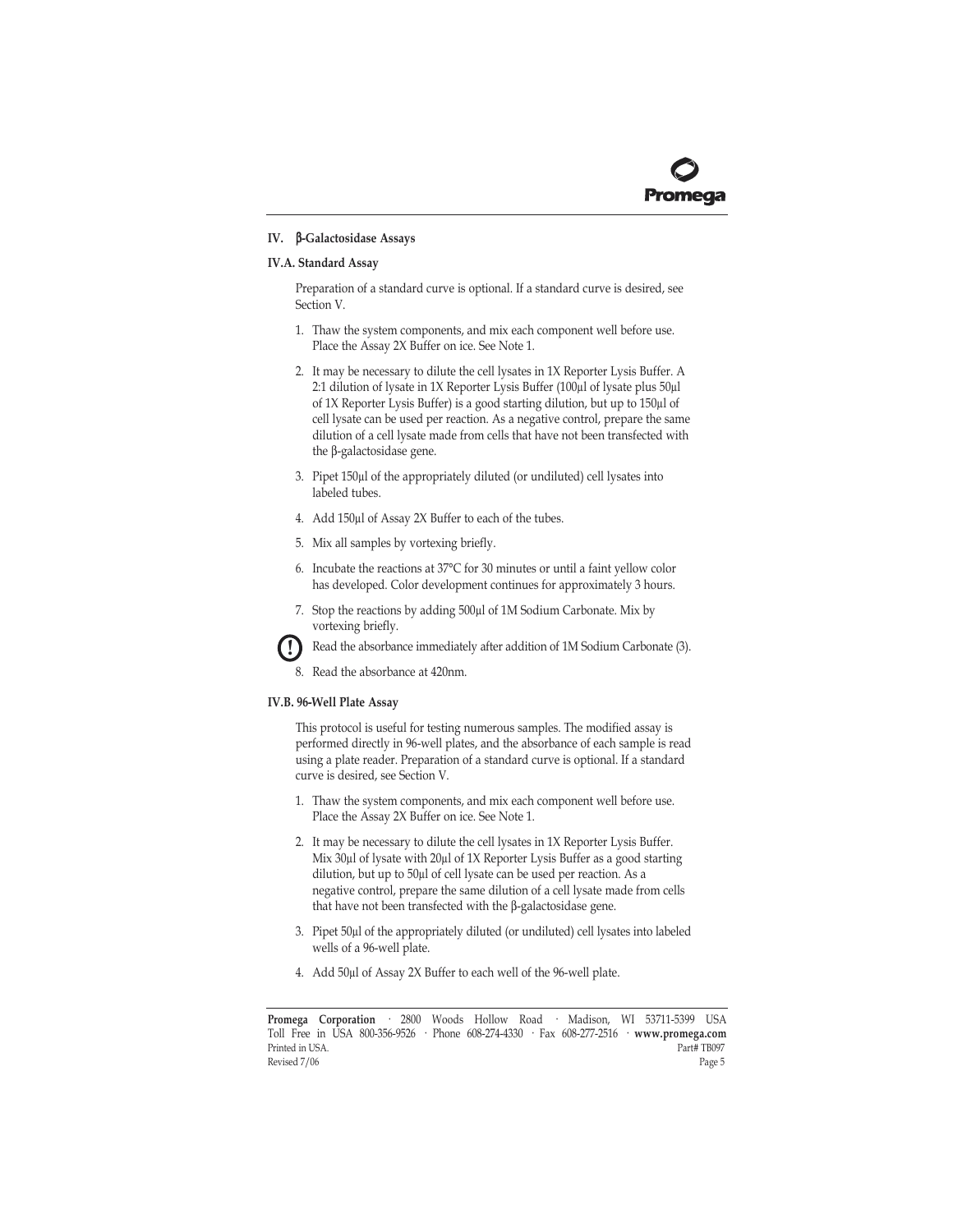#### **IV.B. 96-Well Plate Assay (continued)**

- 5. Mix all samples by pipetting the well contents. Place a cover on the plate.
- 6. Incubate the plate at 37°C for 30 minutes or until a faint yellow color has developed. Color development continues for approximately 3 hours.
- 7. Stop the reaction by adding 150µl of 1M Sodium Carbonate. Mix by pipetting the contents of each well. Avoid producing bubbles, which may interfere with absorbance readings; if present, bubbles may be removed by piercing with a fine gauge needle.



- Read the absorbance immediately after addition of 1M Sodium Carbonate (3).
- 8. Read the absorbance of the samples at 420nm in a plate reader (see Note 5).

#### **Notes:**

- 1. If crystals are present in the 1M Sodium Carbonate, warm the solution to 37°C to dissolve the crystals, then leave it at room temperature. If a precipitate is present in the Assay 2X Buffer, warm briefly in a 37°C water bath to dissolve, then place the solution on ice.
- 2. The 96-well plate assay is configured for a plate that has a maximum well volume of approximately 300µl. For plates with different maximum well volumes, the reaction may be scaled up or down proportionally.
- 3. Plate readers generally perform best using plates that have flat-bottomed, optically clear wells.
- 4. The coatings applied to some 96-well plates may inhibit the β-galactosidase reaction. To test for this, perform identical reactions in a 96-well plate and in microcentrifuge tubes. Stop the reactions, pipet the tube reactions into the plate wells and read all samples in a plate reader. The absorbance values should be the same for both types of samples.
- 5. Some plate readers are limited in the number of wavelengths at which they can read. Although the peak absorbance of the reaction product is near 420nm, other wavelengths close to 420nm may be used to monitor the reaction. The greatest sensitivity is obtained with wavelengths of 410-430nm.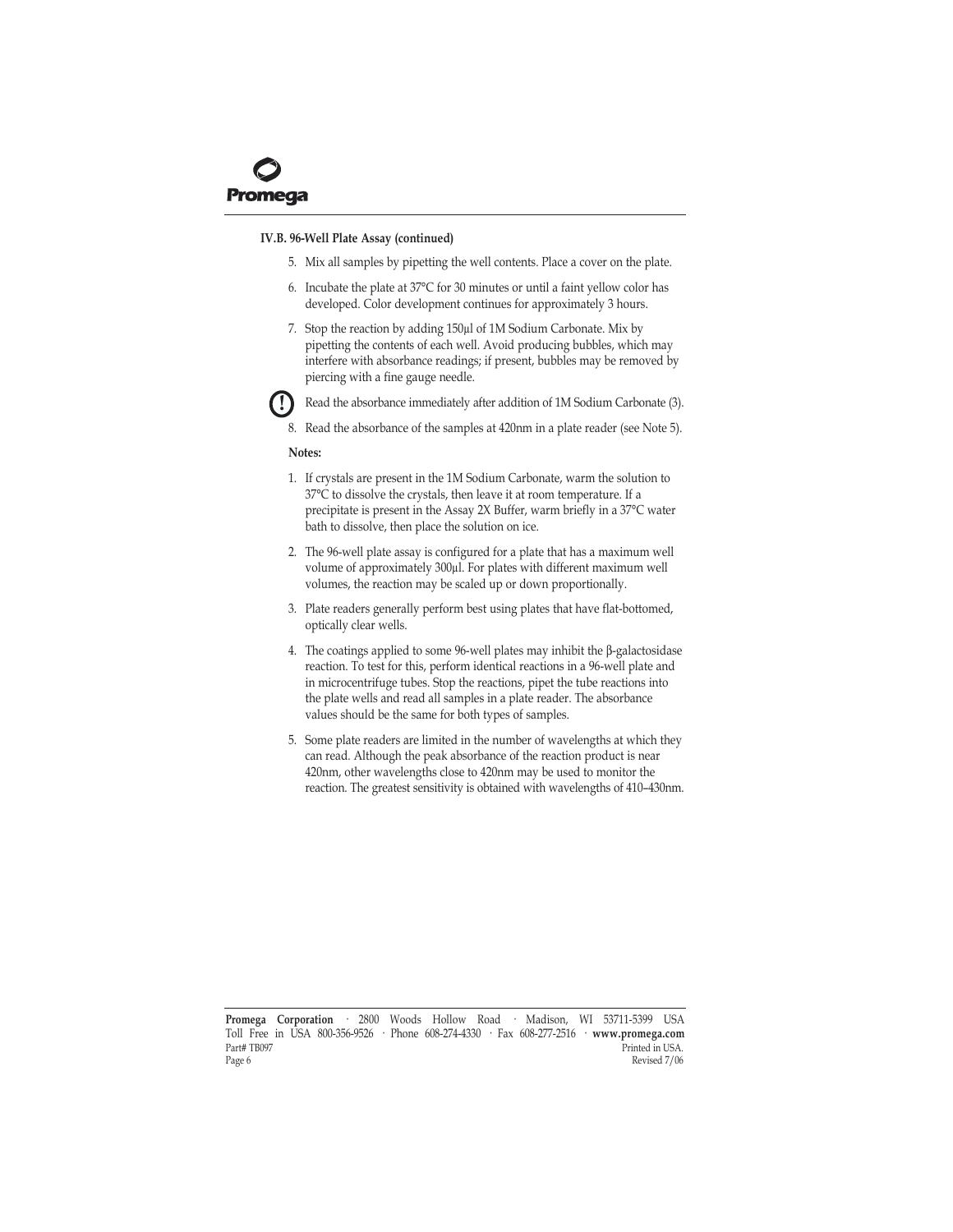## <span id="page-7-0"></span>**V. Standard Curves**

## **V.A. Preparation of Standard Curve for Standard Assays**

If a standard curve is desired, use standards containing between 0 and  $6.0 \times 10^{-3}$  units of β-Galactosidase. Prepare the following dilution series in 1X Reporter Lysis Buffer immediately before use. Add 10µl of 1u/µl β-Galactosidase to 990µl of 1X Reporter Lysis Buffer, and vortex. Add 10µl of this 1:100 dilution to 990µl of 1X Reporter Lysis Buffer, and vortex to make a 1:10,000 stock solution. Using this stock, prepare 150µl of each β-Galactosidase standard per tube as described below.

| <b>B-Galactosidase</b><br>Standard (milliunits) | Volume of<br>1:10,000 Stock | Volume of 1X Reporter<br><b>Lysis Buffer</b> |
|-------------------------------------------------|-----------------------------|----------------------------------------------|
| $\theta$                                        | 0 <sub>u</sub>              | 150 <sub>µ</sub>                             |
| 1.0                                             | $10\mu$                     | 140 <sub>µ</sub>                             |
| 2.0                                             | 20 <sub>u</sub>             | 130 <sub>µ</sub>                             |
| 3.0                                             | $30\mu$                     | $120 \mu$                                    |
| 4.0                                             | 40 <sub>u</sub>             | 110 <sub>µ</sub>                             |
| 5.0                                             | 50 <sub>u</sub> 1           | 100 <sub>µ</sub>                             |
| 6.0                                             | 60 <sub>u</sub>             | 90 <sub>u</sub>                              |

Prepare fresh enzyme dilutions each time the standard curve is performed. **!**

1. Follow the protocol described in Section IV.A, Steps 4-8.

2. Plot the absorbance at 420nm versus concentration of β-Galactosidase standards. An example of a standard curve prepared by the standard assay method is shown in Figure 1.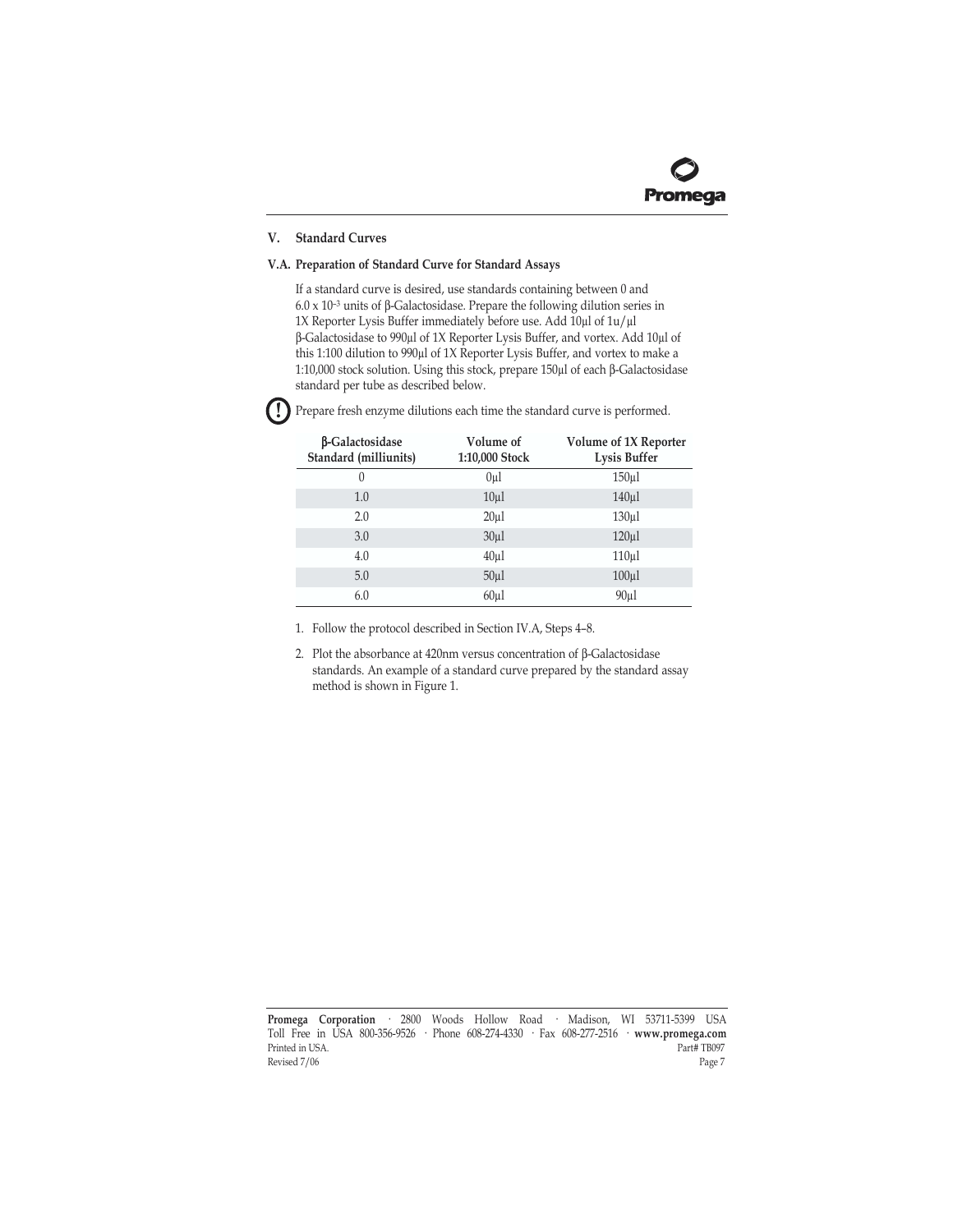<span id="page-8-0"></span>

**Figure 1. A sample standard curve for the standard assay.** This standard curve was prepared as described in Section V.A. Samples were incubated for 30 minutes at 37°C. Numerous factors can affect the absorbance readings, so your standard curve may differ from this example. For this reason, generate a standard curve for each set of β-galactosidase assays performed.

## **V.B. Preparation of Standard Curve for 96-Well Plate Assays**

If a standard curve is desired, use standards containing between 0 and  $5.0 \times 10^{-3}$  units of β-Galactosidase. Prepare the following dilution series in 1X Reporter Lysis Buffer immediately before use. Add 10µl of 1u/µl β-Galactosidase to 990µl of 1X Reporter Lysis Buffer, and vortex. Add 10µl of this 1:100 dilution to 990µl of 1X Reporter Lysis Buffer, and vortex to make a 1:10,000 stock solution. Using this stock, prepare 50µl of each β-Galactosidase standard per well as described below. <sup>0.0</sup>  $\frac{1}{10}$   $\frac{1}{10}$   $\frac{1}{20}$   $\frac{3}{30}$   $\frac{1}{40}$   $\frac{1}{50}$   $\frac{1}{60}$   $\frac{1}{80}$   $\frac{3}{80}$ <br> **Example standard curve for the standard assay.** This stare<br>
paraed as described in Section V.A. Samples were incu

β**-Galactosidase Standard (milliunits) Volume of 1:10,000 Stock Volume of 1X Reporter Lysis Buffer** 0 0μl 50μl  $1.0$   $10\mu$ l  $40\mu$  $2.0$  20μl 30μl  $3.0$   $30\mu$ l  $20\mu$  $4.0$   $40μ$ l  $10μ$ 5.0 50µl 0µl

Prepare fresh enzyme dilutions each time the standard curve is performed.

1. Follow the protocol described in Section IV.B, Steps 4-8.

2. Plot the absorbance at 420nm versus concentration of β-Galactosidase standards. An example of a standard curve prepared by the 96-well plate method is shown in Figure 2.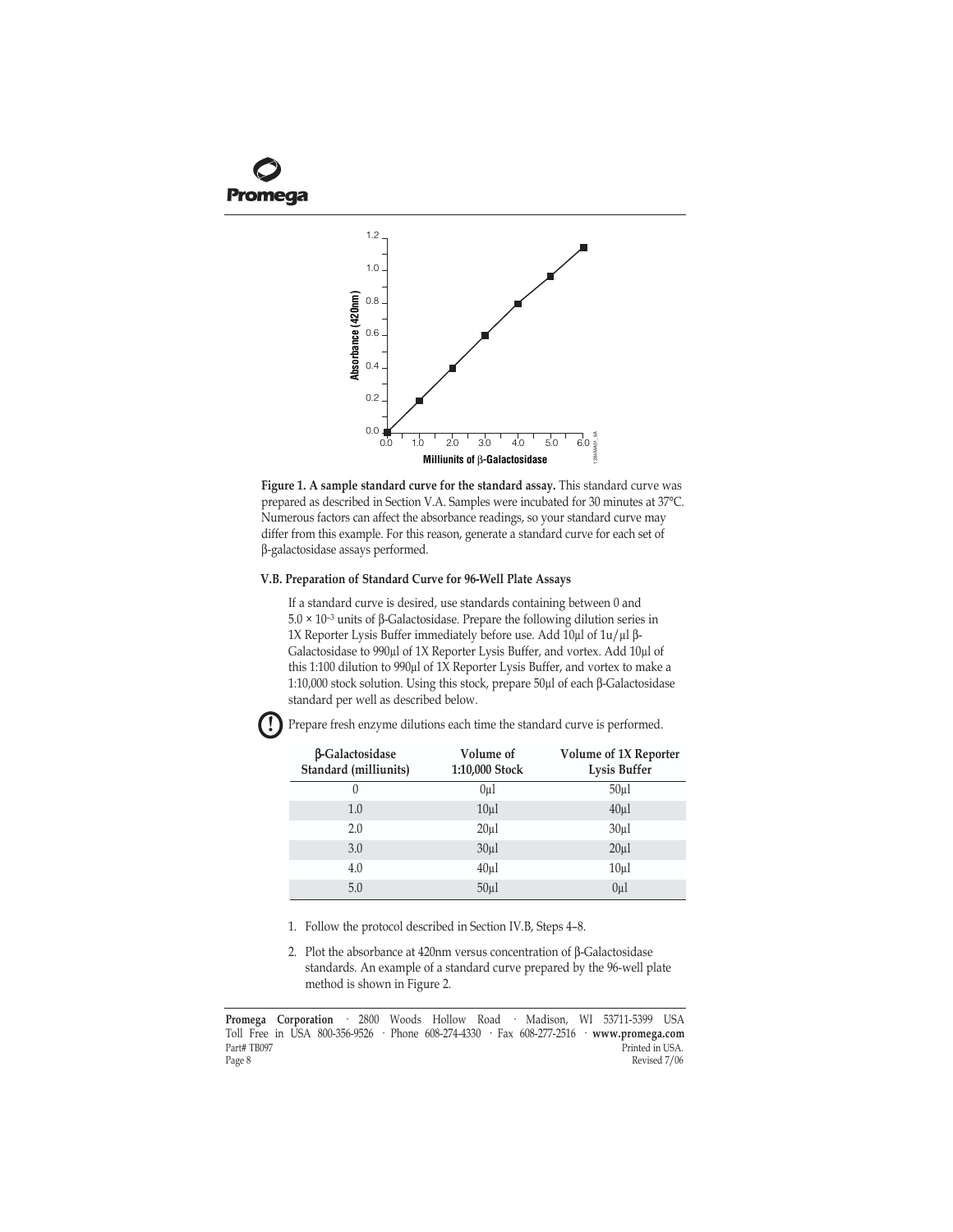

<span id="page-9-0"></span>

**Figure 2. A sample standard curve for the 96-well assay.** This standard curve was prepared as described in Section V.B. Samples were incubated for 30 minutes at 37°C. Numerous factors can affect the absorbance readings, so your standard curve may differ from this example. For this reason, generate a standard curve for each set of β-galactosidase assays performed.

## **VI. In situ Staining of Cells for** β**-Galactosidase Activity**

Cells transfected with the pSV-β-Galactosidase Control Vector and expressing β-galactosidase can be visualized by microscopy (4). The cells appear blue following fixation and incubation with the substrate X-Gal (5-bromo-4-chloro-3 indolyl-β-D-galactopyranoside). For comparison, it is important to include control cells that have not been transfected with a β-galactosidase vector to visualize the level of background activity due to endogenous β-galactosidase or its isozymes. The following protocol is for use with a 60mm culture dish. **Figure 2. A sample standard curve for the 96-vel last<br>system and the standard curve was prepared as described in Section V.B. Samples were incubated for 30 minutes at<br>experience as described in Section V.B. Samples were** 

#### **Materials to Be Supplied by the User**

(Solution compositions are provided in Section VIII.A.)

- PBS 1X buffer (Mg<sup>2+</sup>- and Ca<sup>2+</sup>-free)
- glutaraldehyde solution
- X-Gal solution

Glutaraldehyde is a carcinogen. Avoid contact with skin, and avoid inhalation. Use in a fume hood, and discard waste according to your institution's procedures. **!**

- 1. Wash the cells twice with PBS 1X buffer. Remove all of the final wash buffer.
- 2. Fix cells by adding 2ml of glutaraldehyde solution and incubating for 15 minutes.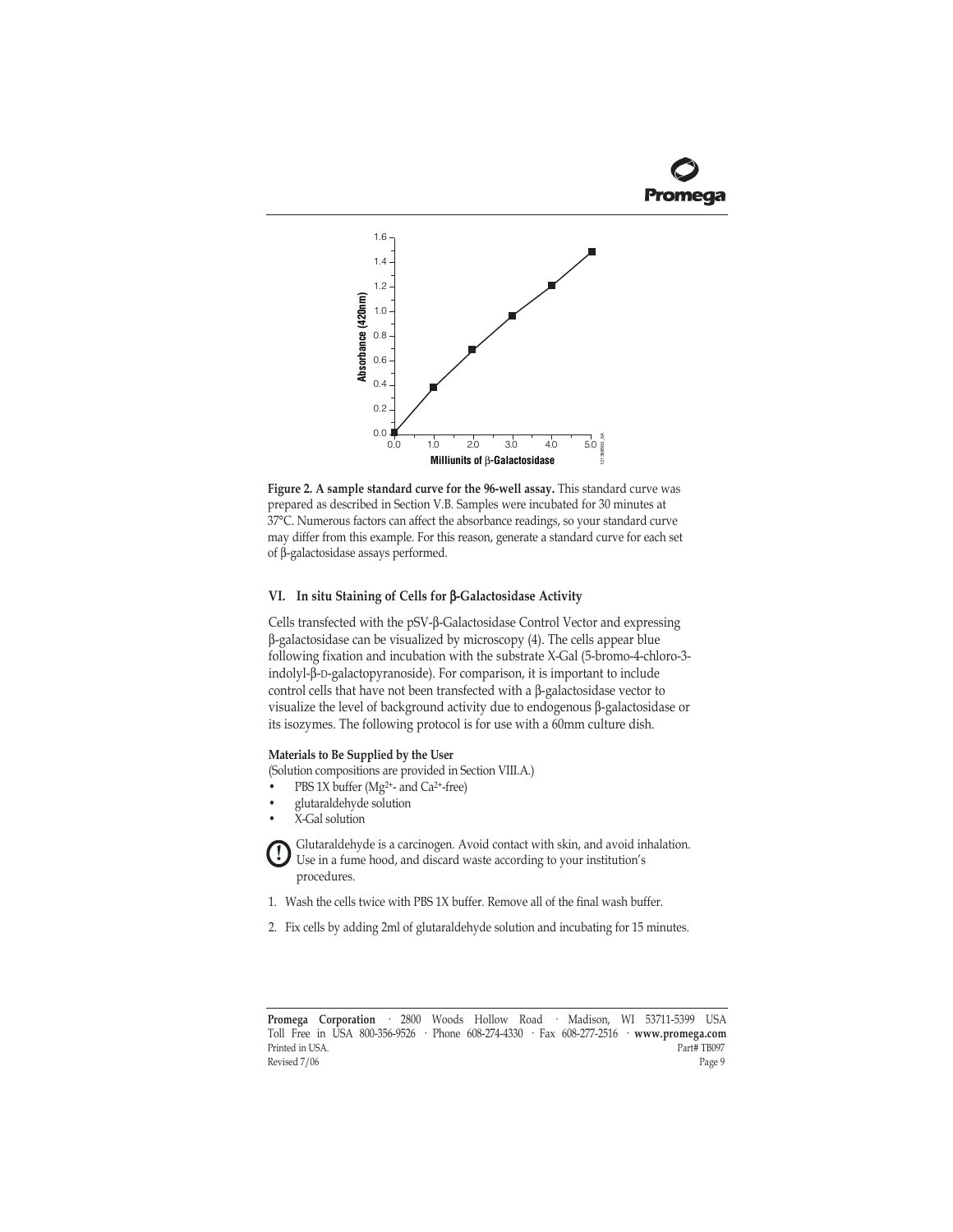<span id="page-10-0"></span>

## **VI. In situ Staining of Cells for** β**-Galactosidase Activity (continued)**

- 3. Remove the glutaraldehyde solution and rinse gently 3 times with PBS 1X buffer. It is important to remove residual glutaraldehyde, which could inhibit β-galactosidase activity.
- 4. Add 1ml of X-Gal solution per plate of cells. Incubate the cells at 37°C for 1-16 hours until the cells are visibly stained. The exact incubation time must be optimized for each set of transfections.
- 5. Remove the X-Gal solution. Cover the cells with 1X PBS.
- 6. View cells with a phase contrast or light microscope. To obtain a permanent record of the results, photograph in situ-stained cells on the same day of the experiment.
- 7. For long-term storage (weeks to months) of in situ-stained cells, store the cells under 70% glycerol at 4°C.

## **VII. References**

- 1. Rosenthal, N. (1987) Identification of regulatory elements of cloned genes with functional assays. *Meth. Enzymol.* **152**, 704-20.
- 2. Schenborn, E. and Goiffon, V. (1993) A new lysis buffer for luciferase, CAT and β-galactosidase reporter gene co-transfections. Promega Notes 41, 11-4.
- 3. MacGregor, G.R. (1991) In: *Methods in Molecular Biology*, Vol. 7: Gene Transfer and Expression Protocols, Murphy, E.J., ed., The Humana Press, Inc., Clifton, NJ, 217.
- 4. Sanes, J.R., Rubenstein, J.L. and Nicolas, J.F. (1986) Use of a recombinant retrovirus to study post-implantation cell lineage in mouse embryos. *EMBO J.* **5**, 3133-42.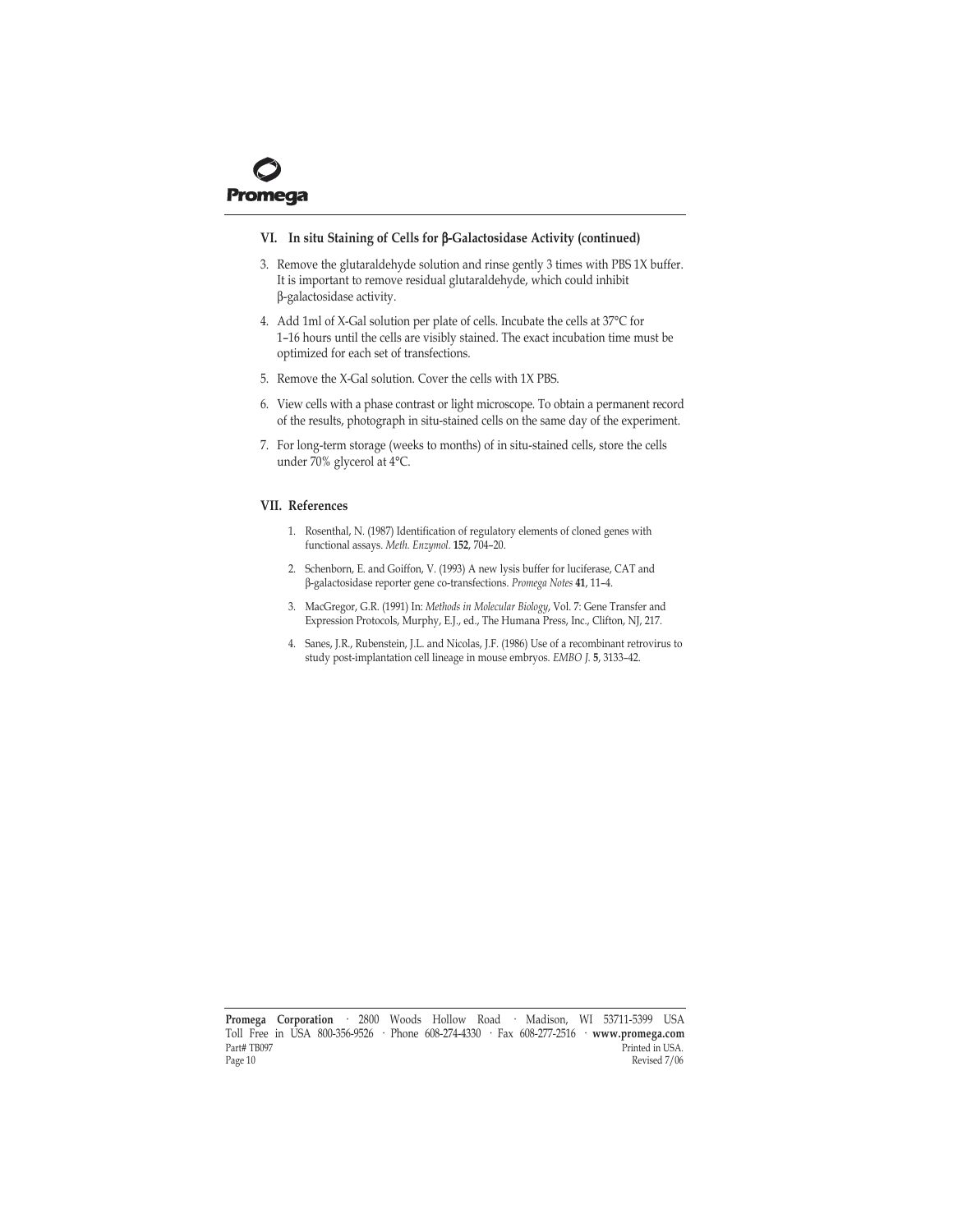## <span id="page-11-0"></span>**VIII. Appendix**

## **VIII.A. Composition of Buffers and Solutions**

#### **Assay 2X Buffer**

| 200 <sub>m</sub> M | sodium phosphate  |
|--------------------|-------------------|
|                    | buffer $(pH 7.3)$ |
| 2mM                | MgCl <sub>2</sub> |
| 100mM              | β-mercaptoethanol |
| 1.33mg/ml          | <b>ONPG</b>       |
|                    |                   |

## β**-Galactosidase**

Supplied at  $1u/\mu$ l in 118mM phosphate buffer, 50% w/v glycerol.

## **glutaraldehyde solution**

0.25% (v/v) glutaraldehyde

Prepare in PBS 1X buffer.

## **PBS 1X buffer (Mg2+- and Ca2+-free)**

| 137mM               | NaCl                             |
|---------------------|----------------------------------|
| 2.7 <sub>m</sub> M  | KCI                              |
| 8.1 <sub>m</sub> M  | Na <sub>2</sub> HPO <sub>4</sub> |
| 1.47 <sub>m</sub> M | $KH_2PO_4$                       |

The final pH should be 7.4 at 25°C.

## **TEN buffer**

| 40mM  | Tris-HCl $(pH7.5)$ |
|-------|--------------------|
| 1mM   | EDTA $(pH 8.0)$    |
| 150mM | NaCl               |

#### **X-Gal solution**

| $0.2\%$ | X-Gal (from 2% stock              |
|---------|-----------------------------------|
|         | in dimethylformamide)             |
| 2mM     | MgCl <sub>2</sub>                 |
| 5mM     | $K_4Fe(CN)_6$ • 3H <sub>2</sub> O |
| 5mM     | $K_3Fe(CN)_6$                     |

Prepare in PBS 1X buffer. Filter the X-Gal solution, which may contain large crystals, through a 0.2µm filter immediately before use.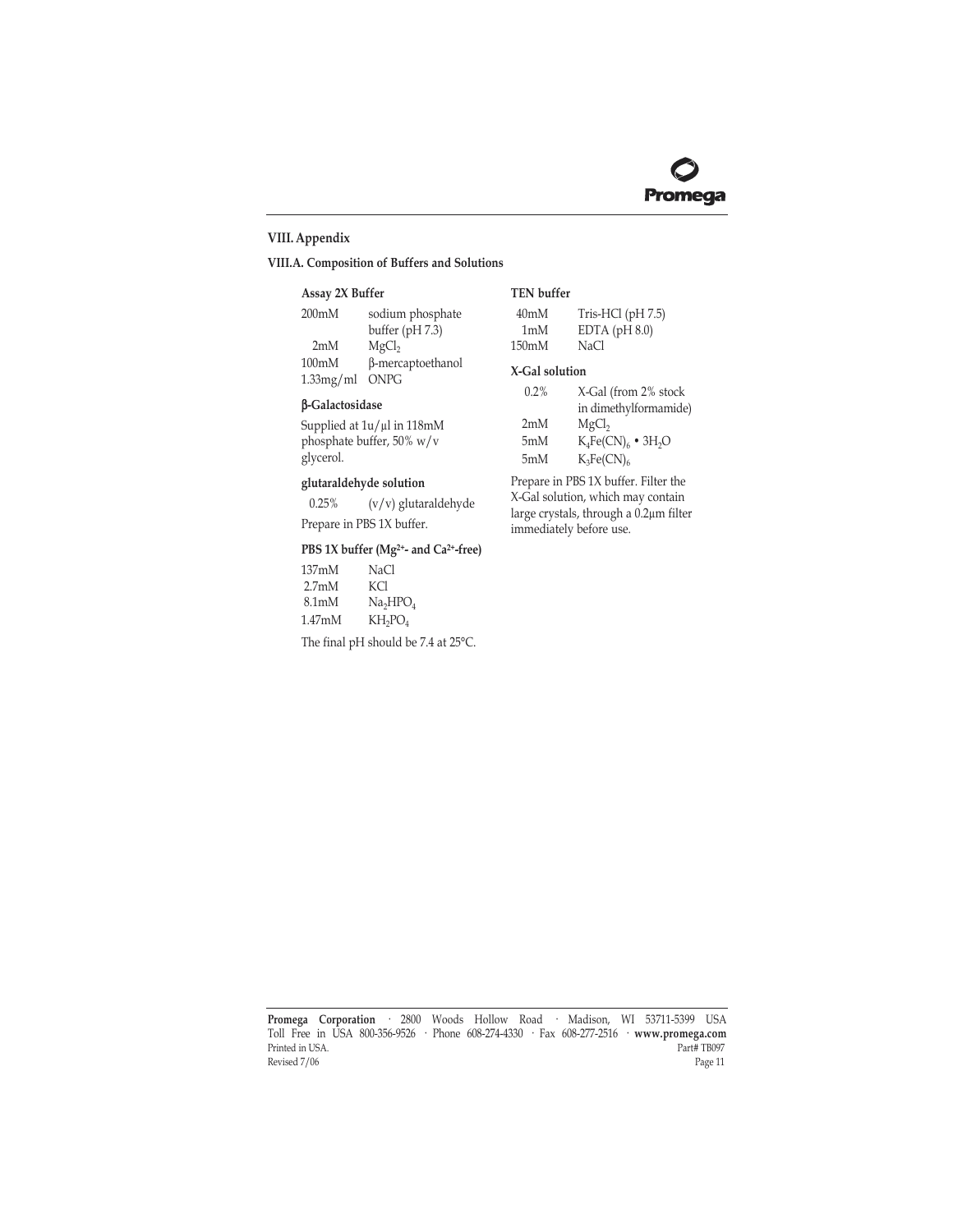<span id="page-12-0"></span>

#### **VIII.B. Related Products**

| Product                                            | <b>Size</b>        | Cat.# |
|----------------------------------------------------|--------------------|-------|
| pSV-β-Galactosidase Control Vector                 | $20\mu g$          | E1081 |
| X-Gal                                              | 100mg              | V3941 |
| Beta-Glo® Assay System                             | 10 <sub>ml</sub>   | E4720 |
|                                                    | 100 <sub>ml</sub>  | E4740 |
|                                                    | $10 \times 100$ ml | E4780 |
| Reporter Lysis 5X Buffer                           | 30 <sub>ml</sub>   | E3971 |
| Luciferase Cell Culture Lysis 5X Reagent           | 30 <sub>ml</sub>   | E1531 |
| Luciferase Assay System with Reporter Lysis Buffer | 100 assays         | E4030 |
| Luciferase Assay System Freezer Pack               | $1,000$ assays     | E4530 |
| Luciferase Reporter 1000 Assay System              | $1,000$ assays     | E4550 |
| Luciferase Assay Reagent                           | $1,000$ assays     | E1483 |
| Dual Luciferase® Reporter Assay System             | 100 assays         | E1910 |
| Dual Luciferase® Reporter 1000 Assay System        | $1,000$ assays     | E1980 |

## **Transfection Reagents**

| Product                                     | <b>Size</b>  | Cat.# |
|---------------------------------------------|--------------|-------|
| TransFast <sup>™</sup> Transfection Reagent | 1.2mg        | E2431 |
| Tfx™-50 Reagent                             | 2.1mg        | E1811 |
| Tfx™-20 Reagent                             | 4.8mg        | E2391 |
| Tfx™ Reagents Transfection Trio             | 5.4mg        | E2400 |
| Transfectam® Reagent for the Transfection   |              |       |
| of Eukaryotic Cells                         | 1mg          | E1231 |
|                                             | 0.5mg        | E1232 |
| ProFection® Mammalian Transfection System - |              |       |
| Calcium Phosphate                           | 40 reactions | E1200 |
| ProFection® Mammalian Transfection System - |              |       |
| DEAE-Dextran                                | 40 reactions | E1210 |

## **Plasmid Purification Systems**

| Product                            | Size      | Cat.# |
|------------------------------------|-----------|-------|
| PureYield™ Plasmid Midiprep System | 25 preps  | A2492 |
|                                    | 100 preps | A2495 |